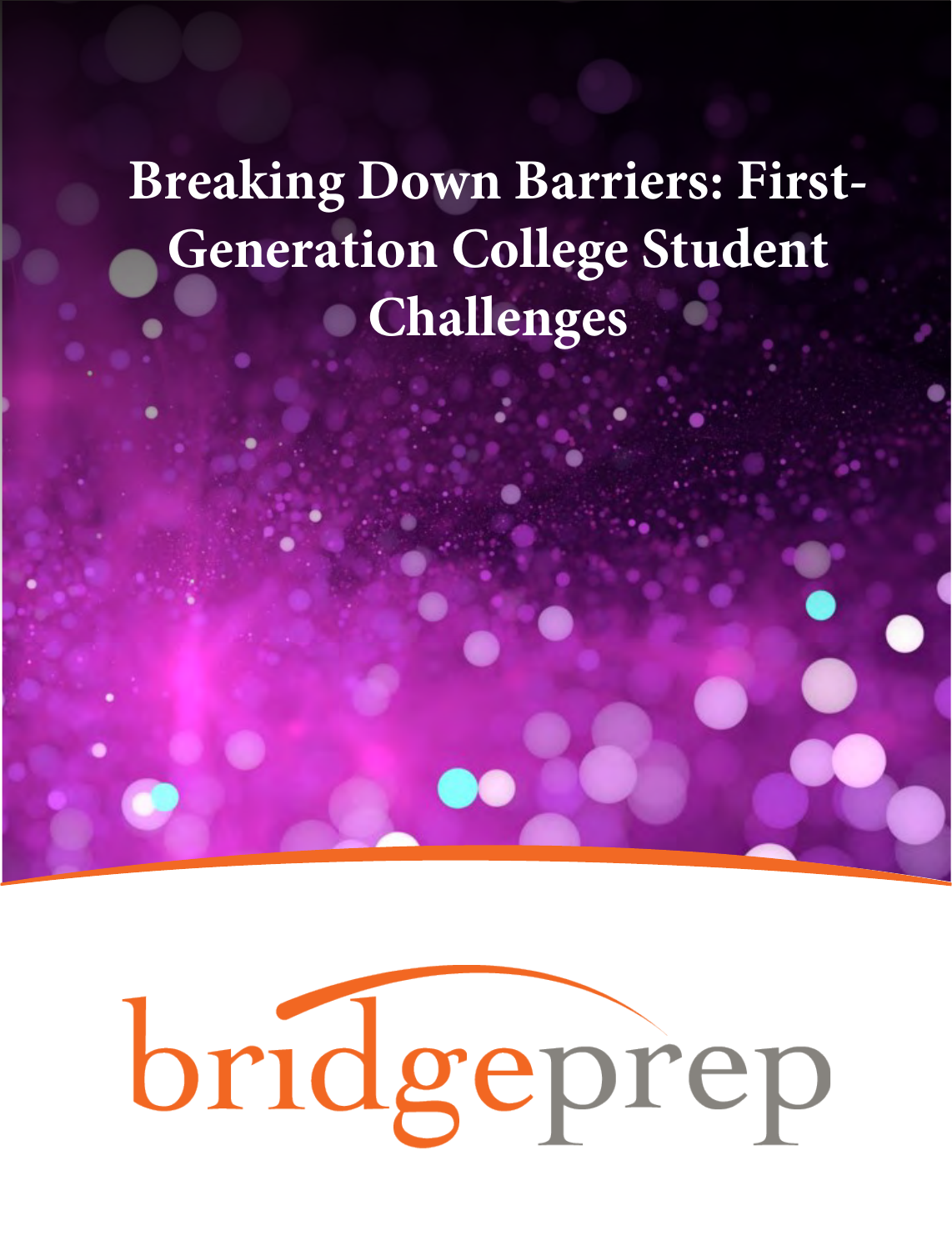

First-generation college students are students whose parents do not have a four-year college degree. First-gen students take pride in being the first in their families to pursue higher education; they look forward to forming life-long memories and friendships, and typically experience exhilaration, anticipation, and thrill upon entering college.

However, students may sometimes start losing sight of their goals once they enter a cycle of stress and uncertainty. Feelings of self-doubt may start to arise, which can then hinder a student's academic performance.

Parents of first-generation college students must realize that it is completely normal for students to experience many up-and-downs during their undergraduate career; after all, it is their utmost perseverance and resiliency that allows them to continue overcoming the challenges that comes their way.

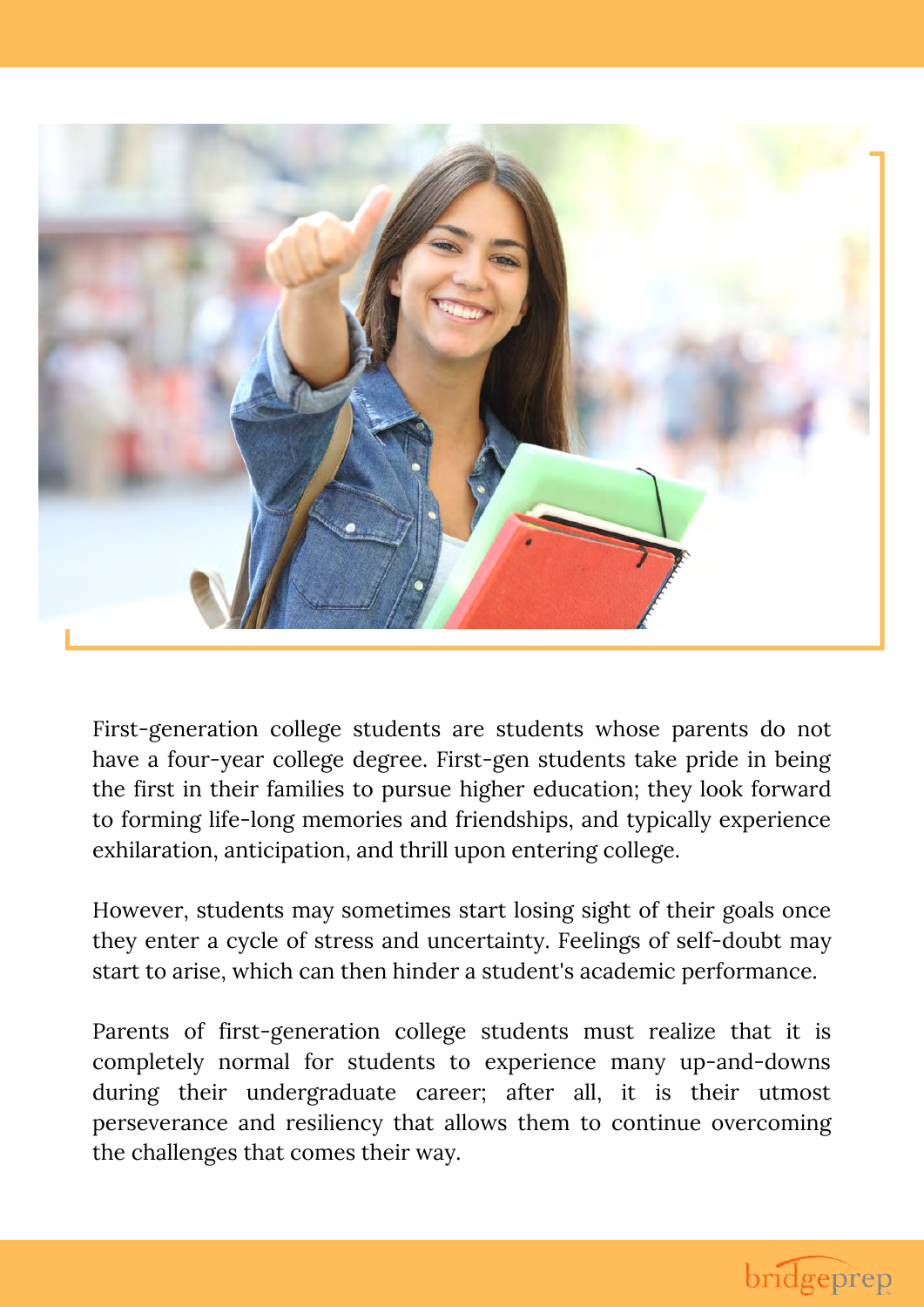Nationally, of the 7.3 million undergraduates attending four-year public and private colleges and universities, about 20 percent are firstgeneration students. About 50 percent of all first-generation college students in the U.S. are from low-income families. These students are also more likely to be a member of a racial or ethnic minority group.

One of the favorite checkmarks on college applications for admissions directors to see is "first-generation college student." Much energy and money are spent on outreach to this portion of the applicant pool as schools seek to diversify their student population and give bright students from families with no history of college degrees the chance to aspire to something bigger and better than their parents may have. Along with opportunity, there are challenges for first-generation college students.



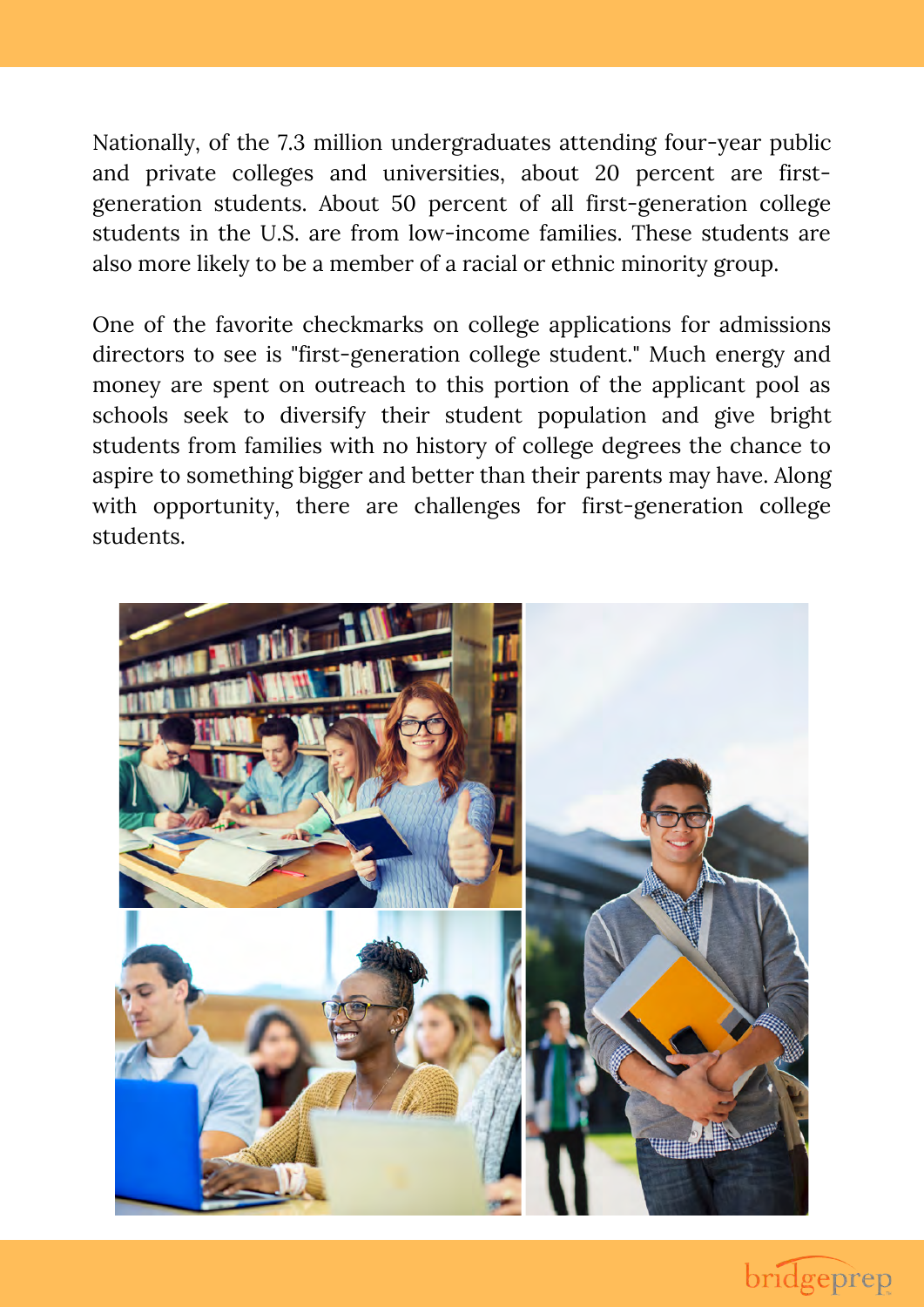### *Family Dynamics*

In families, role assignments about work, family, religion, and community are passed down through the generations creating intergenerational continuity. When a family member disrupts this system by choosing to attend college, he or she experiences a shift in identity, leading to a sense of loss. Not prepared for this loss, many first-generation students may come to develop two different identities — one for home and another for college. This dual identity can lead to confusion, stress, and anxiety.



*2*

*1*

#### *Support from Home*

Lack of support from family and friends at home, as compared to other students around them, can make first-generation college students feel abandoned and without the encouragement they may need to stay the course. To be fair, those who did not attend college may not understand the pressures and anxieties these students are facing and may not know the right words to say to keep them on track and focused.

#### bridgeprep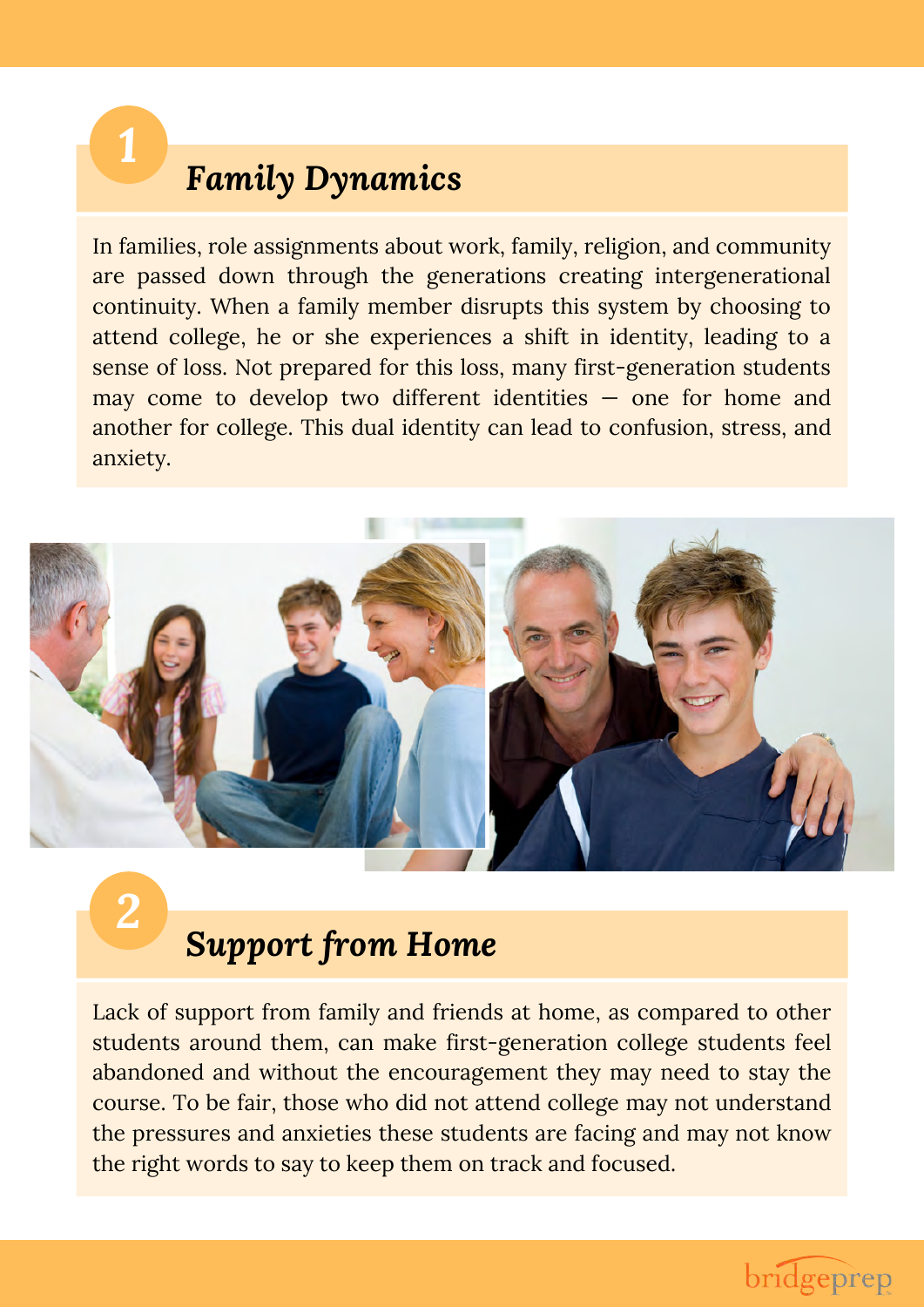

*3*

*4*

#### *Social Life*

At colleges across the country, tuition, room and board, and books are often covered by scholarships, grants, and other sources for firstgeneration students. To participate in the campus social life, however, can often cost hundreds or thousands of dollars more. Whether the school has an active Greek community or students spend their weekends and vacations traveling, there are many ways that first-generation, lower-income students are left out of the college experience. The social aspect of college is pivotal to fitting in and creating friendships.

## *Lack of Resources*

The lack of knowledge of existing resources may often prevent firstgeneration college students from fully taking advantage of everything that a higher education can provide. Navigating the financial aid process, understanding class selections, scholarship opportunities, and parent accessing information from their network to help. These resources often hide in plain sight and if you do not know where to look then it will be challenging.